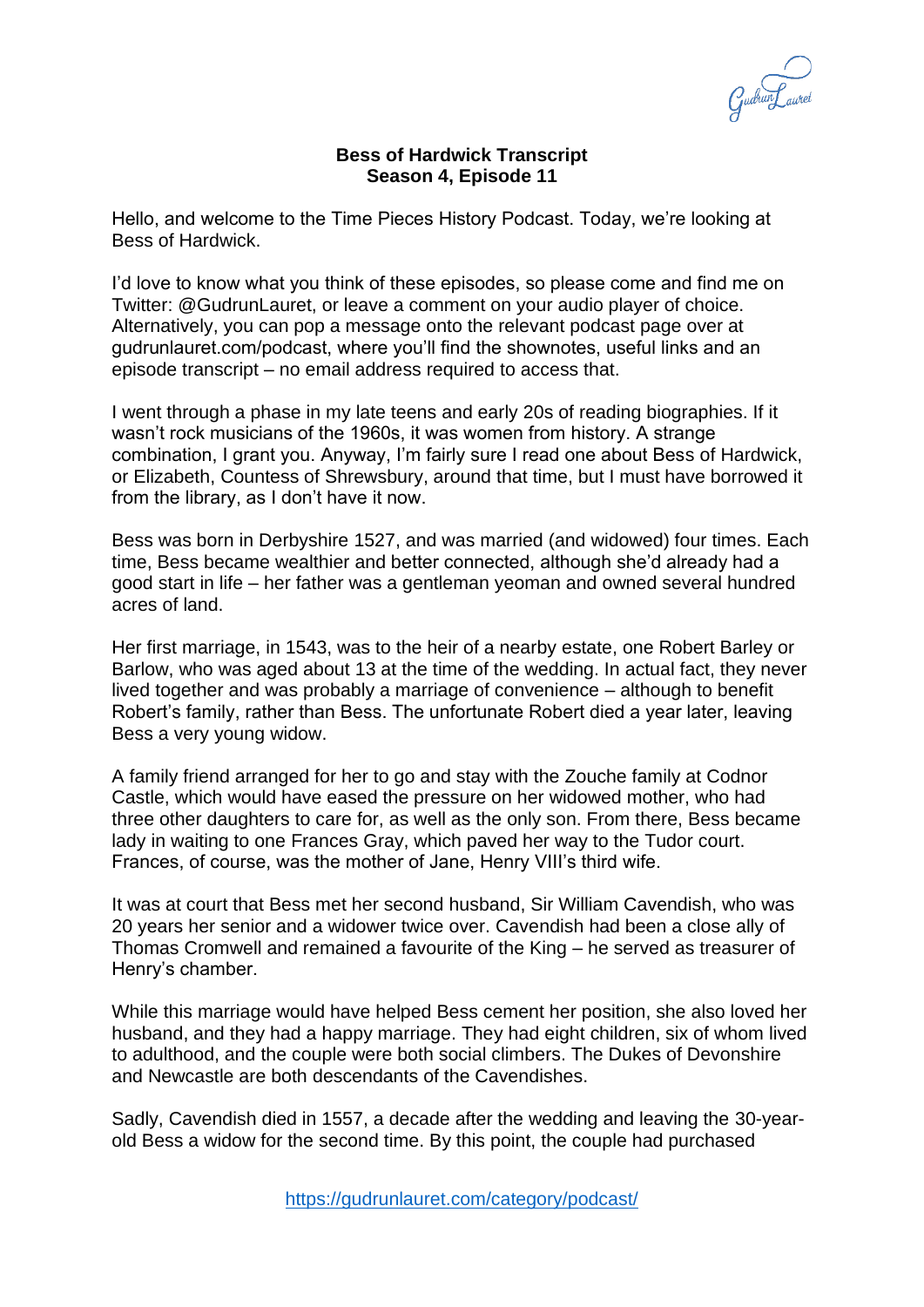

Chatsworth Hall, and building and renovation work had been going on for some time. Bess had managed to get the property into joint names, which was unheard-of for the time.

The advantage of this was that the family was able to remain there after the death of Cavendish – as the oldest son was only seven, the estates would have gone into wardship had Bess not had her name on the deeds. Bess had been enthusiastic about the works carried out on the house, and had had a great deal of input into what was done.

In 1559, Bess married Sir William St Loe, who was even wealthier than Cavendish. St Loe was also extremely well-connected and close to the new Queen, Elizabeth I. He got his new wife a position as Lady of the Bedchamber, which put her front and centre for a dispute that became a scandal.

Jane Seymour's sister, Lady Katherine, had been closely watched since Elizabeth ascended the throne, because she too was of royal blood. She had married Lord Hertford or Edward Seymour, in secret, and became pregnant. Edward, also potential claimant to the throne, is described as a nephew of Jane, but hopefully not Katherine's son…

Anyway, Katherine decided to confess to Bess what she'd been up to, and Bess was not impressed. That rhymed and it wasn't supposed to! I digress. Katherine's unborn child, of course, was a strong contender to topple Elizabeth, who was already unpopular with the Catholic supporters of the Grays.

When Katherine could no longer hide the bump, Queen Elizabeth learned that Bess had known of the marriage, and accused her of plotting against her. She had both Bess and Katherine put in the Tower, and while Bess was released a few months later, she was dismissed from her position in disgrace.

In 1564, St Loe died in suspicious circumstances, and it's thought that he was poisoned by his younger brother. If that was an attempt to take the estates it failed, as St Loe had left everything to Bess – he even favoured her over his own two daughters.

By this point, Bess was independently wealthy and owned a number of properties as well as Chatsworth, and could have settled into a respectable, if early, retirement, overseeing renovations of her houses. She didn't, though.

In 1567, Bess married George Talbot, the 6<sup>th</sup> Earl of Shrewsbury, and became a countess. Shrewsbury owned most of the north of England and was a very powerful man. Bess made the somewhat creepy decision to further secure the futures of herself and her children by marrying two of her offspring to two of her husband's. She also made sure she retained ownership of Chatsworth.